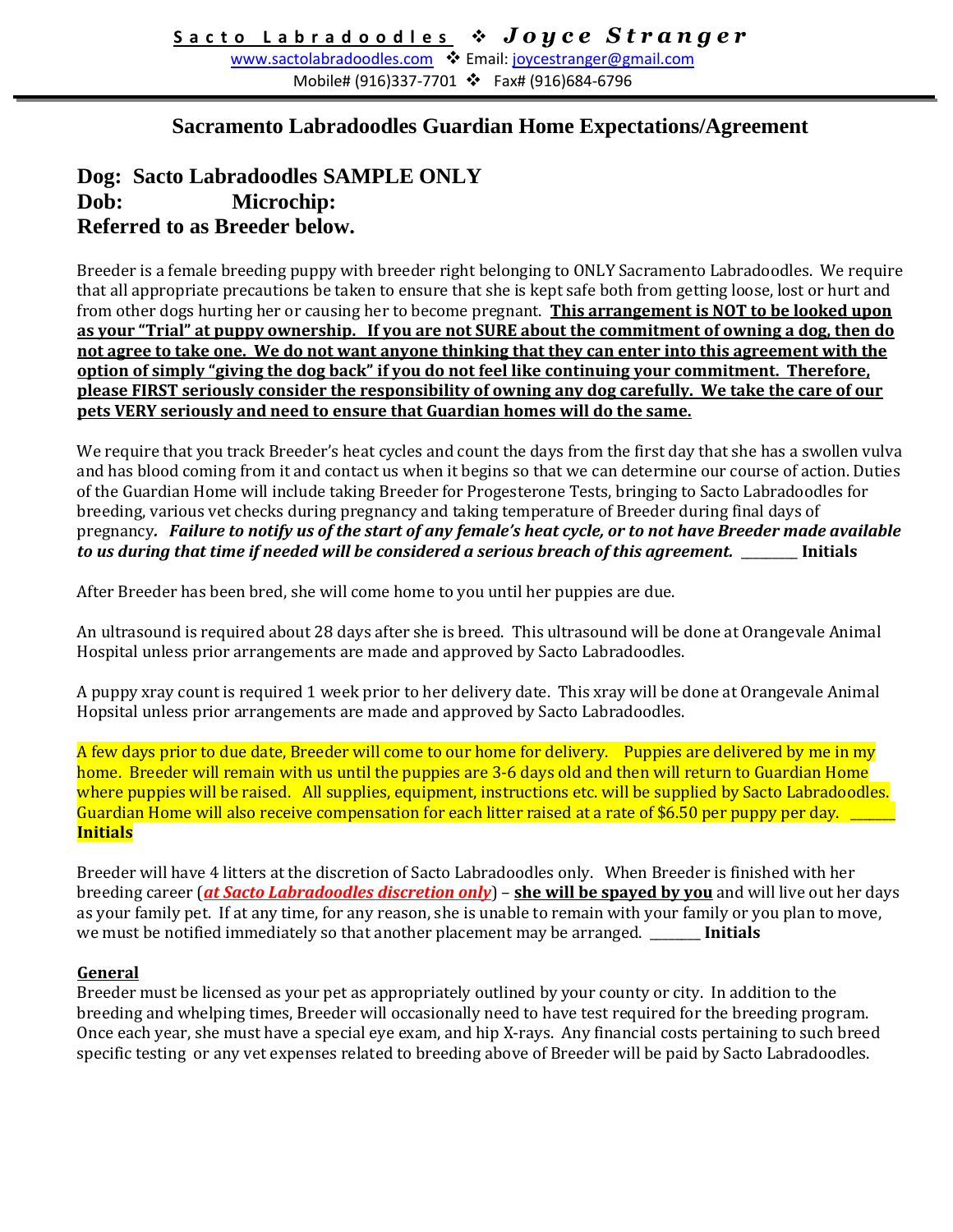#### *Vet Care*

### *Joyce Stranger/Sacto Labradoodles should be listed with your vet as Owner of the dog. Once vet care is established, please provide us with contact details for your vet.*

We require that all appropriate vaccinations are kept current, as you would any family pet and that all regular maintenance and upkeep be your financial obligation. We required yearly vaccinations against Distemper, Hepatitis, Parvo Virus and Parainfluenza, referred to as DHPP. We also require that Bordetella be given yearly and can be at the same time. We require that Rabies be given at a separate time at least yearly or as specified by Breeder records. HEARTGUARD should be acquired and given monthly on the direction of your veterinarian according to the most widely acceptable stands. Also, from the veterinarian, **BRAVECTO** a flea and tick preventative should be obtained and administered monthly to prevent infestations and the potential for the spread of disease. *It is the Guardian's responsibility to make sure that the Vet treating Breeder is aware that she is a Breeder so as not to give any medications that would interfere with her pregnancy. If there are any questions, please ask first. \_\_\_\_\_\_ Initials*

The Guardians are responsible for seeking prompt and appropriate veterinary care in the event of injury or illness of the dog and Sacramento Labradoodles must be notified immediately. If choices need to be made regarding the type of treatment, these choices must be presented to and made by Sacramento Labradoodles unless emergency treatment is required. In that event, go to the nearest Emergency Vet and contact us immediately to assist in decision. Failure to medially treat and consult with Sacramento Labradoodles is a serious infraction and will be considered a breach of this agreement and Breeder may be removed from Guardian home.

**Vacation/Absences: Guardian** will notify Joyce Stranger at least 14 days in advance of any scheduled vacations or other absences from the Guardian's primary residence that may coincide with breeding times. If prior notice is not possible (ie, in the case of an emergency), Guardian shall notify Joyce Stranger as promptly as possible. Guardian shall schedule and pay for all related boarding expenses for the dog and will only use a boarding facility that is approved by Joyce Stranger. If a vacation is during breeding or whelping times, Guardian will coordinate availability of Breeder and care for Breeder that is approved by Joyce Stranger. \_\_\_\_\_\_\_\_\_ Initials

**FOOD** We require that only *LIFE's ABUNDANCE GRAIN FREE DOG FOOD* be fed and very little human food (table scraps). The health, quality and number of puppies is directly affected by their food. Any food that is available in a grocery store can be low end formula which many not be good quality dog food. We also require that during the breeding career – **NuVET supplement** be given to breeder as well. \_\_\_\_\_\_\_\_\_\_\_\_ **Initials** 

*Training* is a very important part of proper ownership. Your pet should have at lease basic obedience training. Your pet should also be crate trained and sleep in a crate every night. This can be facilitated by you or a professional trainer if you do not feel as thought you have adequate skills.

Grooming is also a VERY important aspect and should be one only in the manner specific to the breed as discussed and approved by us for best presentation of Breeder. Whether you decide to clip her yourself or bring her to a professional for grooming, it should be consistent, and she should be *free from mats and debris in her coat* . The cut must be consistent with breed guidelines.

**BEFORE clipping, please make sure that I have been able to photograph Breeder with full coat PRIOR to first significant clipping**.

\_\_\_\_\_\_\_ **Initials**